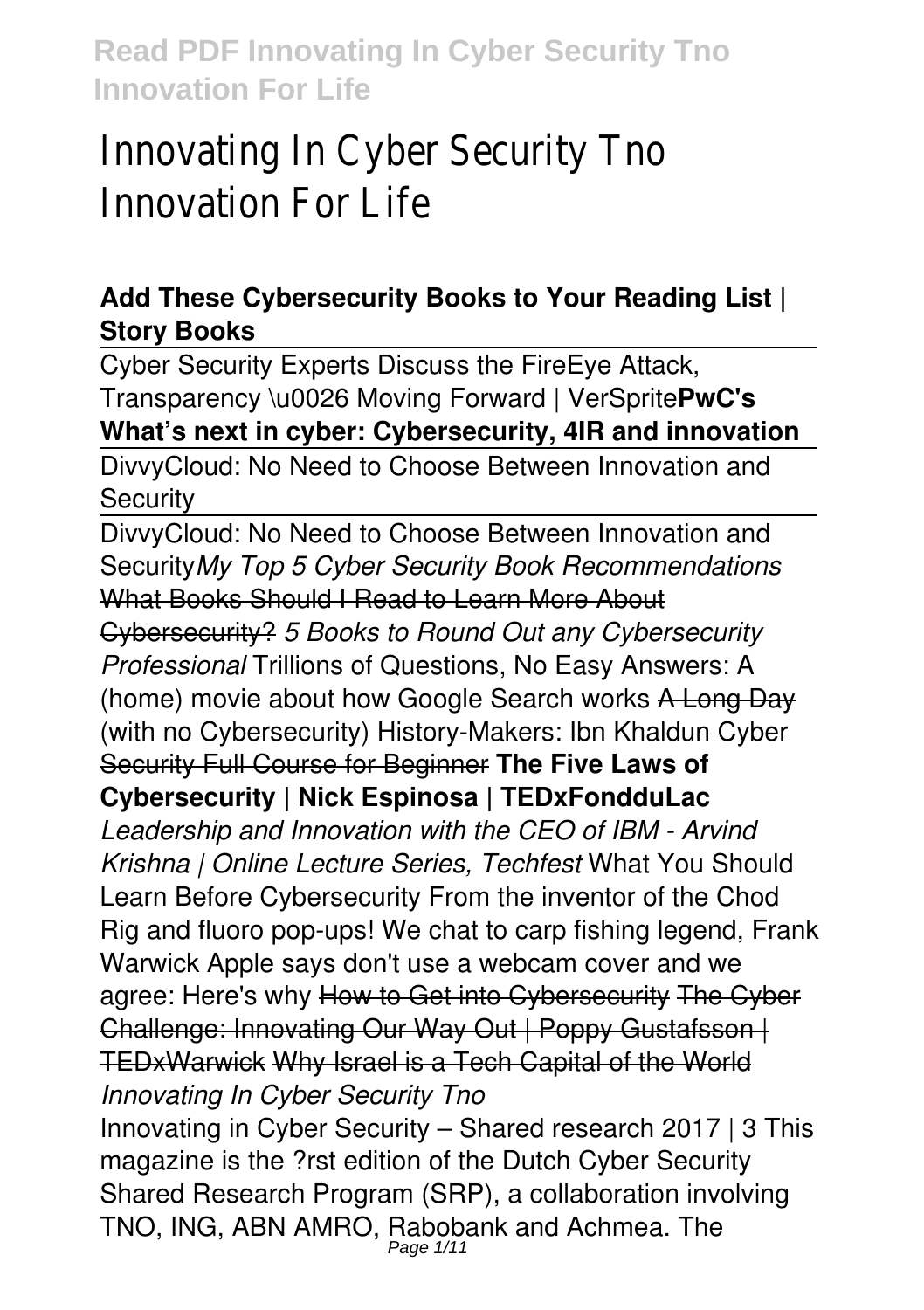magazine serves two purposes; to share our experiences in cooperating in a shared research Program and to share some of

*Innovating in Cyber Security - TNO - innovation for life | TNO* Cybersecurity: innovating in digital resilience. The growing complexity of cyber attacks and their significant impact on business and society necessitate a sound and reliable response that increases cyber resilience. TNO is achieving this by cooperating with trade and industry.

*Cybersecurity: innovating in digital resilience | TNO* 6 | Innovating in Cyber Security – Shared research 2019 We have organized the SRP in four lines of research: • Monitoring & Response – the aim is to improve the monitoring of (and response to) cyber security incidents, through innovation in monitoring and response technologies and processes. • Controlled Resilience – the aim is to improve

*Innovating in Cyber Security - TNO - innovation for life | TNO* This is the second edition of the magazine produced by the Dutch Cyber Security Shared Research Program (SRP), a collaboration involving TNO, ING, ABN AMRO, Rabobank, Volksbank and Achmea and which is financially supported by the Dutch government. This magazine serves two purposes; • to share our experience that cooperation in a Shared Research Program adds value for every participant ...

### *Innovating in Cyber Security - Shared research 2019 :: TNO ...*

TNO has developed the Cyber Security Radar and uses it for PCSI in order to identify the most current and relevant trends in the field of cyber security innovation. In this 50-minute webinar you'll learn more about: A number of important cyber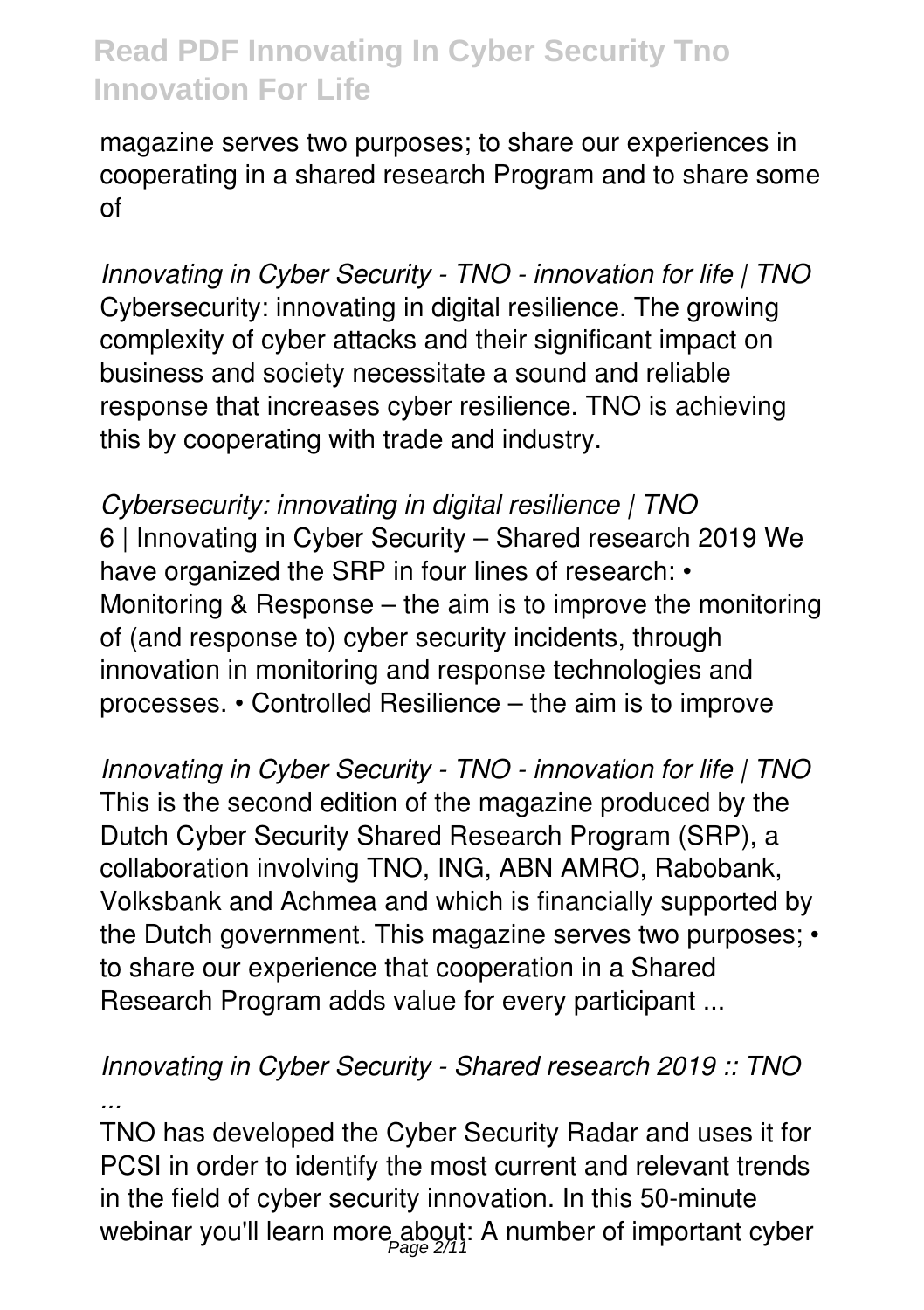security trends; How the impact of the trends is determined by cyber security experts

*Webinar Cyber Security Radar: foundation for ... - tno.nl* We trust that this magazine will inspire you to innovate in cyber security and cyber resilience and explore new ways of improving your defence against cyber attacks. This magazine is the first edition of the Dutch Cyber Security Shared Research Program (SRP), a collaboration involving TNO, ING, ABN AMRO, Rabobank and Achmea.

### *Innovating in Cyber Security - Shared research 2017 :: TNO*

*...* On Tuesday 16 May, TNO publishes the first edition of a new magazine entitled 'Innovating in Cyber Security', in partnership with ING, ABN AMRO, Rabobank and Achmea. The magazine presents the tangible results of a number of research projects in the Shared Research Programme (SRP) on Cybersecurity.

*TNO and financial service providers launch 'Innovating in ...* The major challenge for the implementation of cyber security solutions, including those based on AI, is that data must be exchanged on a large scale and at various levels in order to be able to immediately detect and act on anomalies. An integrated, cross-sectoral approach between the public and private sectors is a prerequisite to achieving automated cybe rsecurity solutions for threat and risk analysis, decisionmaking and responses that will enable us to meet today's challenges.

*Investments in automated security are a prerequisite ... - TNO* A boom in remote working isn't the only force that's helping to shape the future digital security. In fact, three other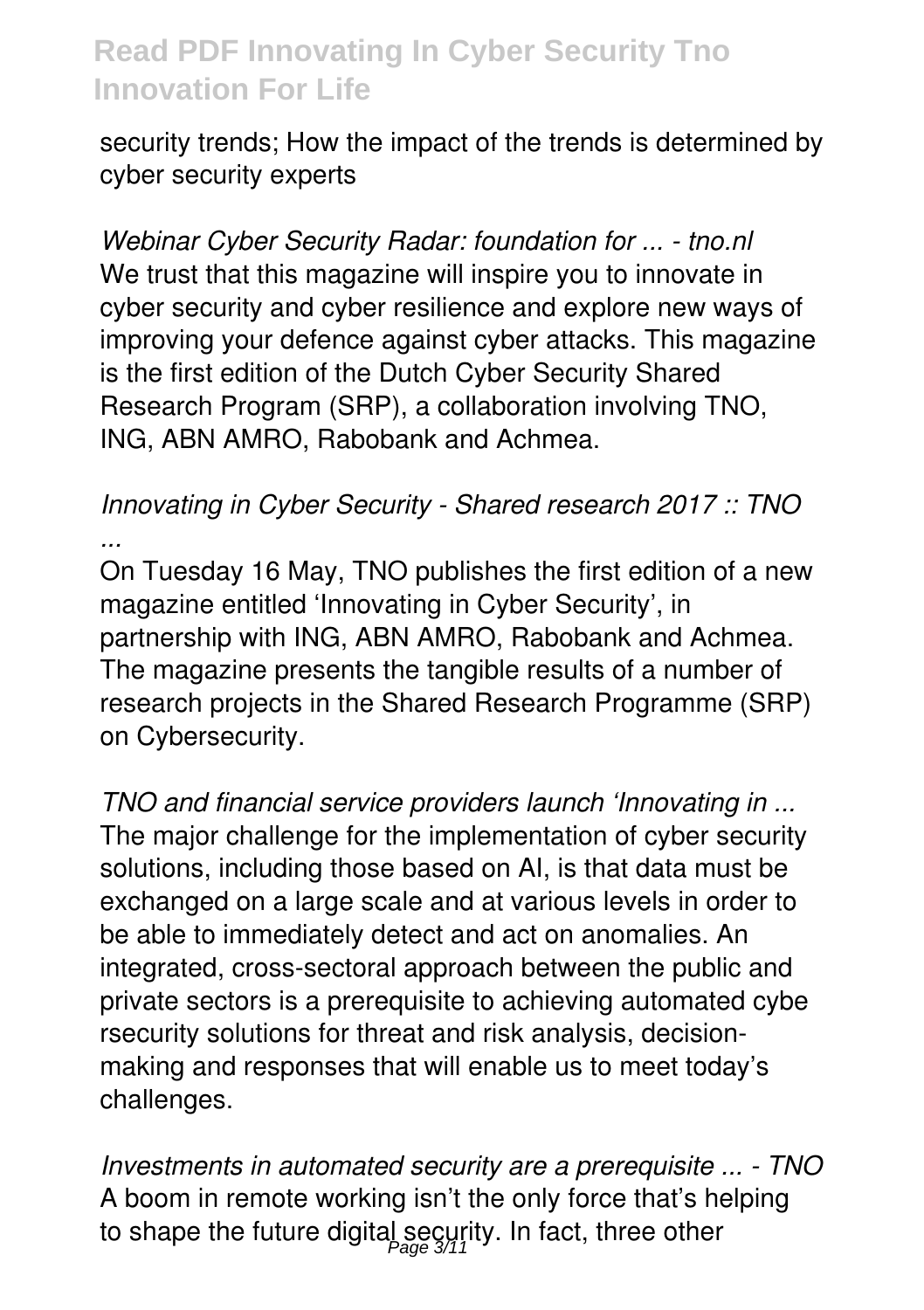innovations and trends are playing a part. Those factors are quantum computing, 5G mobile technology and the IT-OT convergence.

*3 Emerging Innovations in Technology that Will Impact ...* TNO connects people and knowledge to create innovations that boost the competitive strength of industry and the wellbeing of society in a sustainable way.

*TNO - innovation for life | TNO* Include full text . Back. Email; Facebook; Twitter

*Quantifying Cyber Security Risks | TNO Publications* Cyber Security Updated For 2020. As technology is advancing rapidly, the IT sector and computer security are becoming more fragil e and prone to risks and threats. Going much beyond their regular activities, the attackers are innovating their approach to steal much complex data and information.

#### *Advanced Cyber Security Innovations and Updates For 2020 ...*

When you want to make a change trust, expertise and innovation is what we believe provides quality result on short term and sustainable advise on long term. – You get the improvement today – An innovative long term strategy and vision to support your business.

### *Cyber Security Innovation – Cyber Security & Risk Management*

Innovating In Cyber Security Tno Innovation For Life Eventually, you will unconditionally discover a additional experience and achievement by spending more cash. nevertheless when? do you say yes that you require to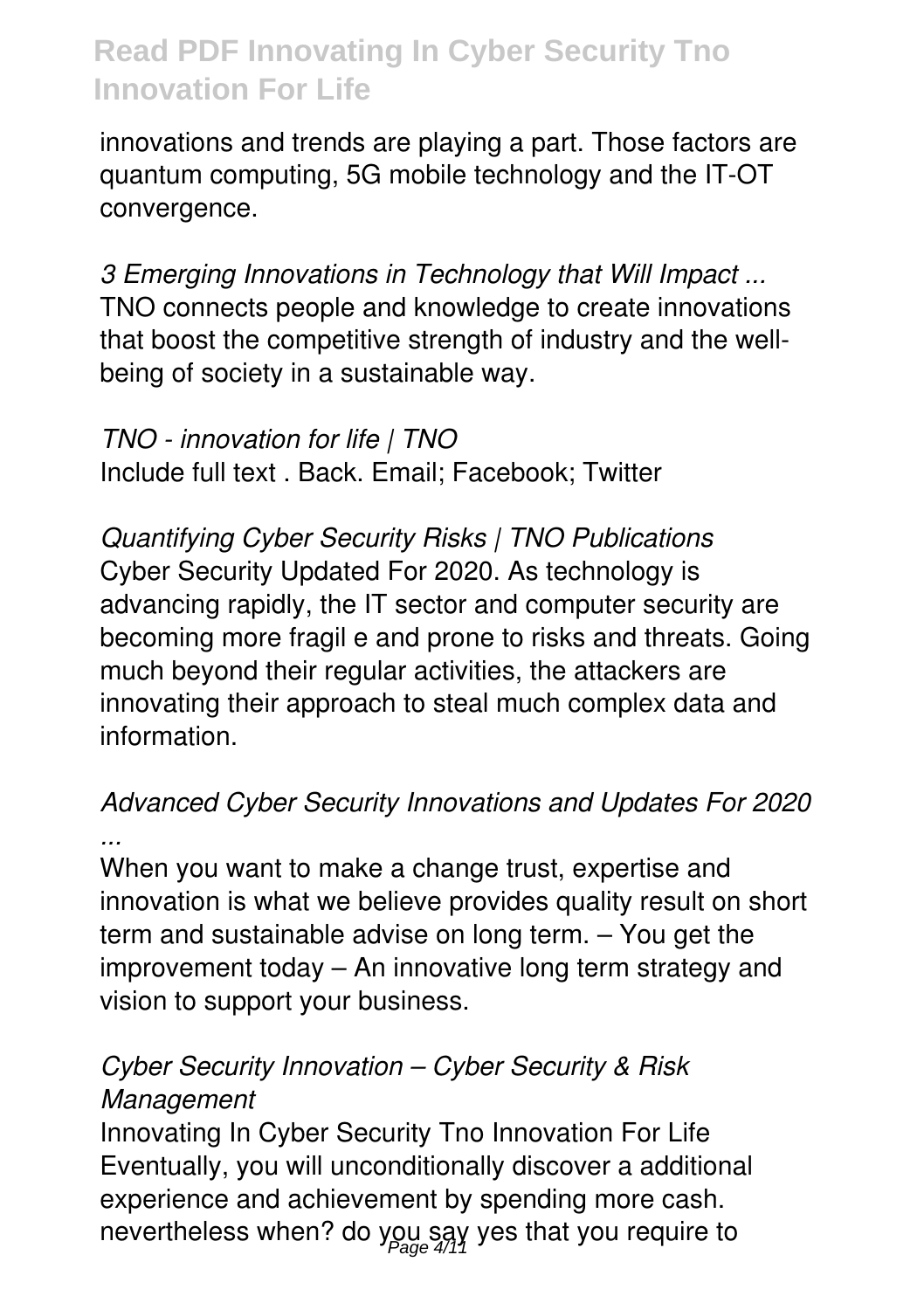#### acquire those every needs

*Innovating In Cyber Security Tno Innovation For Life* In book: Innovating in Cyber Security, Publisher: TNO, pp.20-26. Cite this publication. ... This triggered the need for more attention for (cyber) security risk management, a process that is now ...

*(PDF) Quantifying Cyber security Risks - ResearchGate* Wireless communication networks are becoming increasingly vulnerable to intrusion and cyber attacks due to the lack of a physical association between transmitter and receiver. Current security methods, such as cryptography, fail to directly address all the vulnerabilities of the wireless environment.

*Top 10 Cybersecurity Innovations 2018 | IN-PART Blogs* innovating in cyber security tno innovation for life that we will completely offer. It is not more or less the costs. It's more or less what you craving currently. This innovating in cyber security tno innovation for life, as one of the most lively sellers here will utterly be along with the best options to review. Page 1/3

*Innovating In Cyber Security Tno Innovation For Life* Innovating In Cyber Security Tno Innovation For Life This is likewise one of the factors by obtaining the soft documents of this innovating in cyber security tno innovation for life by online. You

*Innovating In Cyber Security Tno Innovation For Life* The Partnership for Cyber Security Innovation (PCSI) plays a prominent role in the protection of Dutch society against tomorrow's cyber-attacks<sub>,</sub>By working closely together in an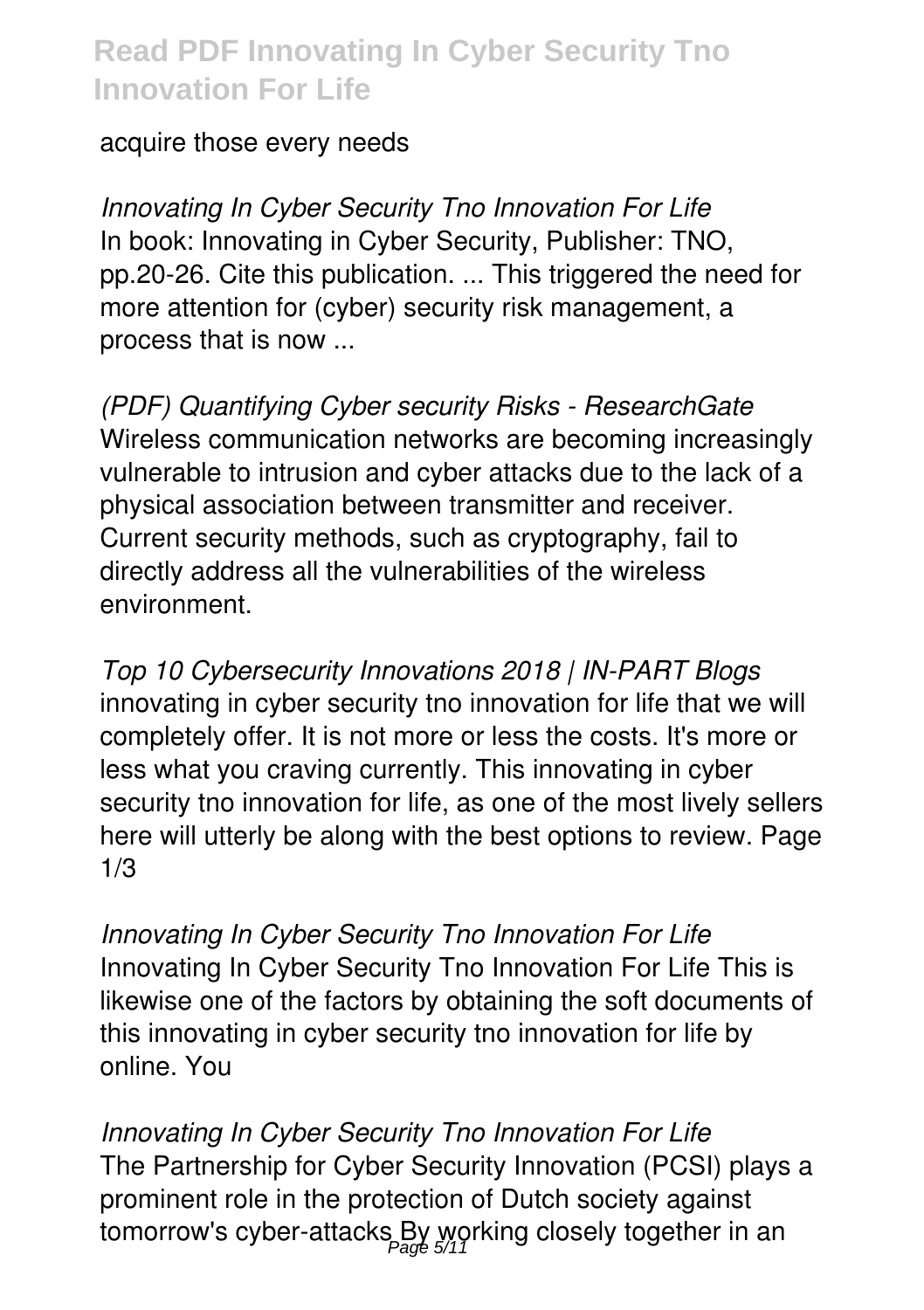innovative ecosystem, we connect applied research, actual data and societal challenges in the field of cyber security.

#### *Partnership for Cyber Security Innovation*

Singapore, 31 March 2016 – Research and innovation in cyber security and resilience get an international boost with a new collaboration between the Singapore University of Technology and Design (SUTD) and The Netherlands Organisation for Applied Scientific Research (TNO). The collaboration was formalised in a Memorandum of Understanding (MOU) signed between the two institutions today.

### **Add These Cybersecurity Books to Your Reading List | Story Books**

Cyber Security Experts Discuss the FireEye Attack, Transparency \u0026 Moving Forward | VerSprite**PwC's What's next in cyber: Cybersecurity, 4IR and innovation**

DivvyCloud: No Need to Choose Between Innovation and **Security** 

DivvyCloud: No Need to Choose Between Innovation and Security*My Top 5 Cyber Security Book Recommendations* What Books Should I Read to Learn More About Cybersecurity? *5 Books to Round Out any Cybersecurity Professional* Trillions of Questions, No Easy Answers: A (home) movie about how Google Search works A Long Day (with no Cybersecurity) History-Makers: Ibn Khaldun Cyber Security Full Course for Beginner **The Five Laws of Cybersecurity | Nick Espinosa | TEDxFondduLac** *Leadership and Innovation with the CEO of IBM - Arvind Krishna | Online Lecture Series, Techfest* What You Should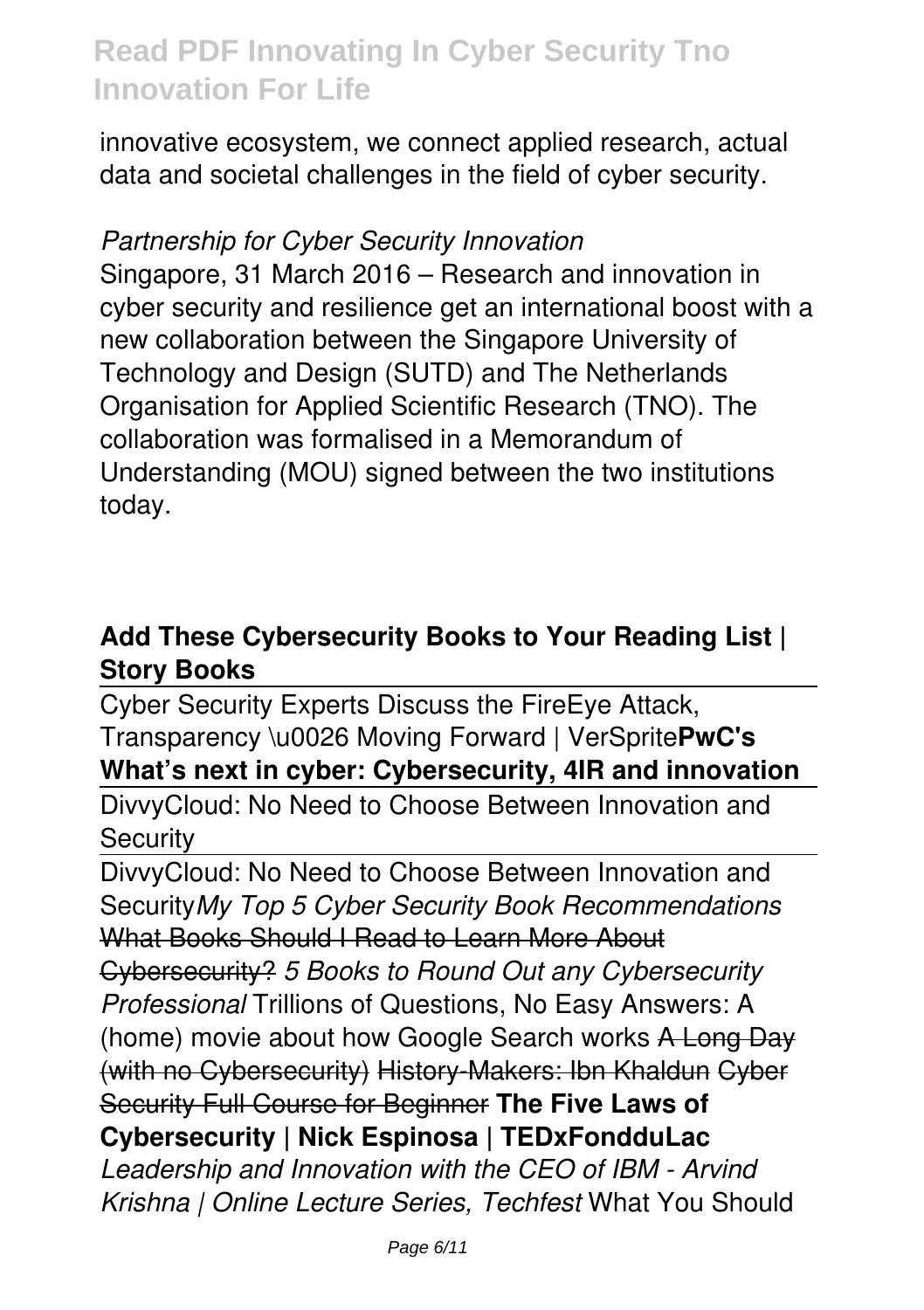Learn Before Cybersecurity From the inventor of the Chod Rig and fluoro pop-ups! We chat to carp fishing legend, Frank Warwick Apple says don't use a webcam cover and we agree: Here's why How to Get into Cybersecurity The Cyber Challenge: Innovating Our Way Out | Poppy Gustafsson | TEDxWarwick Why Israel is a Tech Capital of the World *Innovating In Cyber Security Tno* Innovating in Cyber Security – Shared research 2017 | 3 This magazine is the ?rst edition of the Dutch Cyber Security Shared Research Program (SRP), a collaboration involving TNO, ING, ABN AMRO, Rabobank and Achmea. The magazine serves two purposes; to share our experiences in cooperating in a shared research Program and to share some of

*Innovating in Cyber Security - TNO - innovation for life | TNO* Cybersecurity: innovating in digital resilience. The growing complexity of cyber attacks and their significant impact on business and society necessitate a sound and reliable response that increases cyber resilience. TNO is achieving this by cooperating with trade and industry.

*Cybersecurity: innovating in digital resilience | TNO* 6 | Innovating in Cyber Security – Shared research 2019 We have organized the SRP in four lines of research: • Monitoring & Response – the aim is to improve the monitoring of (and response to) cyber security incidents, through innovation in monitoring and response technologies and processes. • Controlled Resilience – the aim is to improve

*Innovating in Cyber Security - TNO - innovation for life | TNO* This is the second edition of the magazine produced by the Dutch Cyber Security Shared Research Program (SRP), a collaboration involving TNO, ING, ABN AMRO, Rabobank,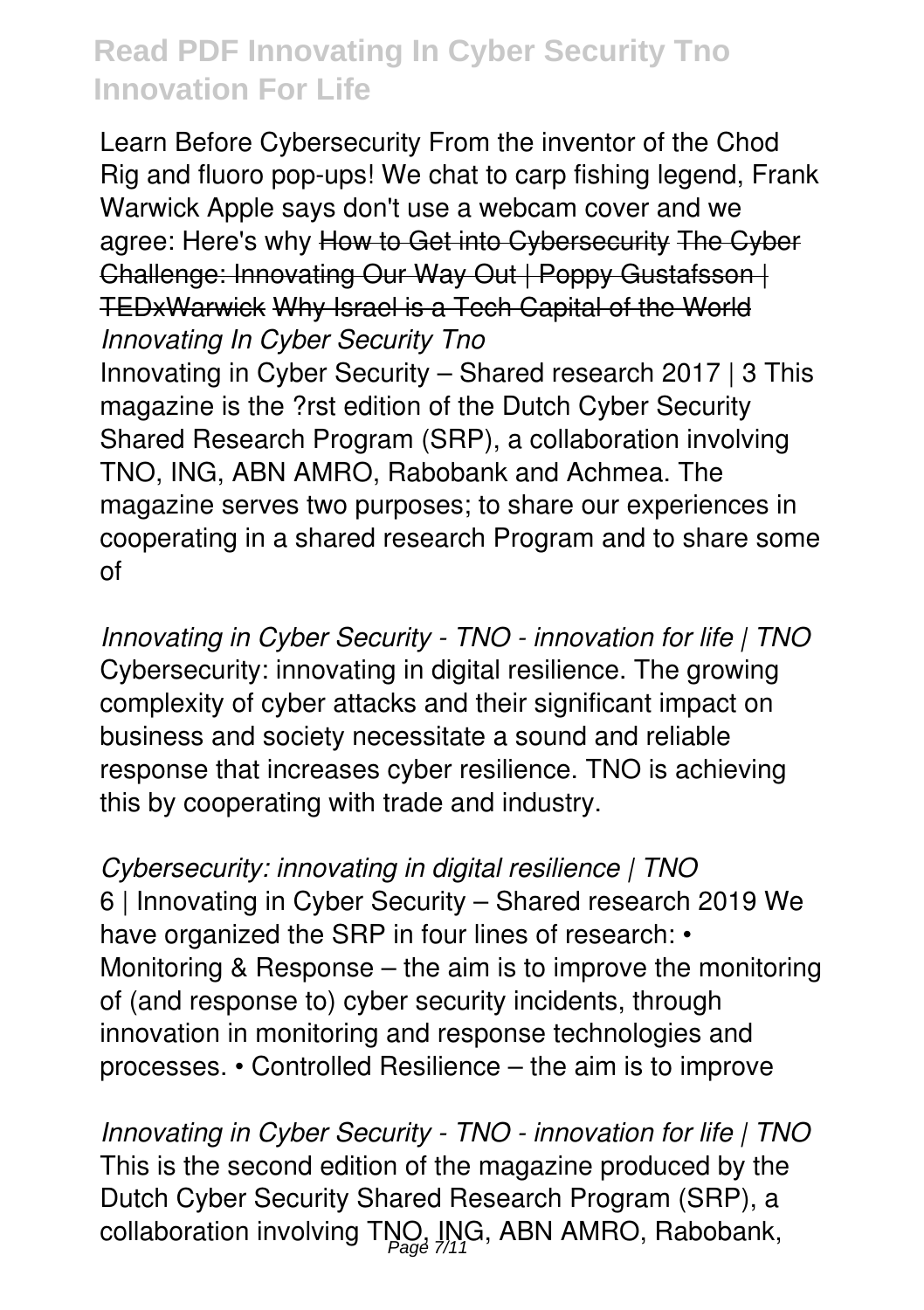Volksbank and Achmea and which is financially supported by the Dutch government. This magazine serves two purposes; • to share our experience that cooperation in a Shared Research Program adds value for every participant ...

#### *Innovating in Cyber Security - Shared research 2019 :: TNO ...*

TNO has developed the Cyber Security Radar and uses it for PCSI in order to identify the most current and relevant trends in the field of cyber security innovation. In this 50-minute webinar you'll learn more about: A number of important cyber security trends; How the impact of the trends is determined by cyber security experts

*Webinar Cyber Security Radar: foundation for ... - tno.nl* We trust that this magazine will inspire you to innovate in cyber security and cyber resilience and explore new ways of improving your defence against cyber attacks. This magazine is the first edition of the Dutch Cyber Security Shared Research Program (SRP), a collaboration involving TNO, ING, ABN AMRO, Rabobank and Achmea.

### *Innovating in Cyber Security - Shared research 2017 :: TNO ...*

On Tuesday 16 May, TNO publishes the first edition of a new magazine entitled 'Innovating in Cyber Security', in partnership with ING, ABN AMRO, Rabobank and Achmea. The magazine presents the tangible results of a number of research projects in the Shared Research Programme (SRP) on Cybersecurity.

*TNO and financial service providers launch 'Innovating in ...* The major challenge for the implementation of cyber security solutions, including those based on AI, is that data must be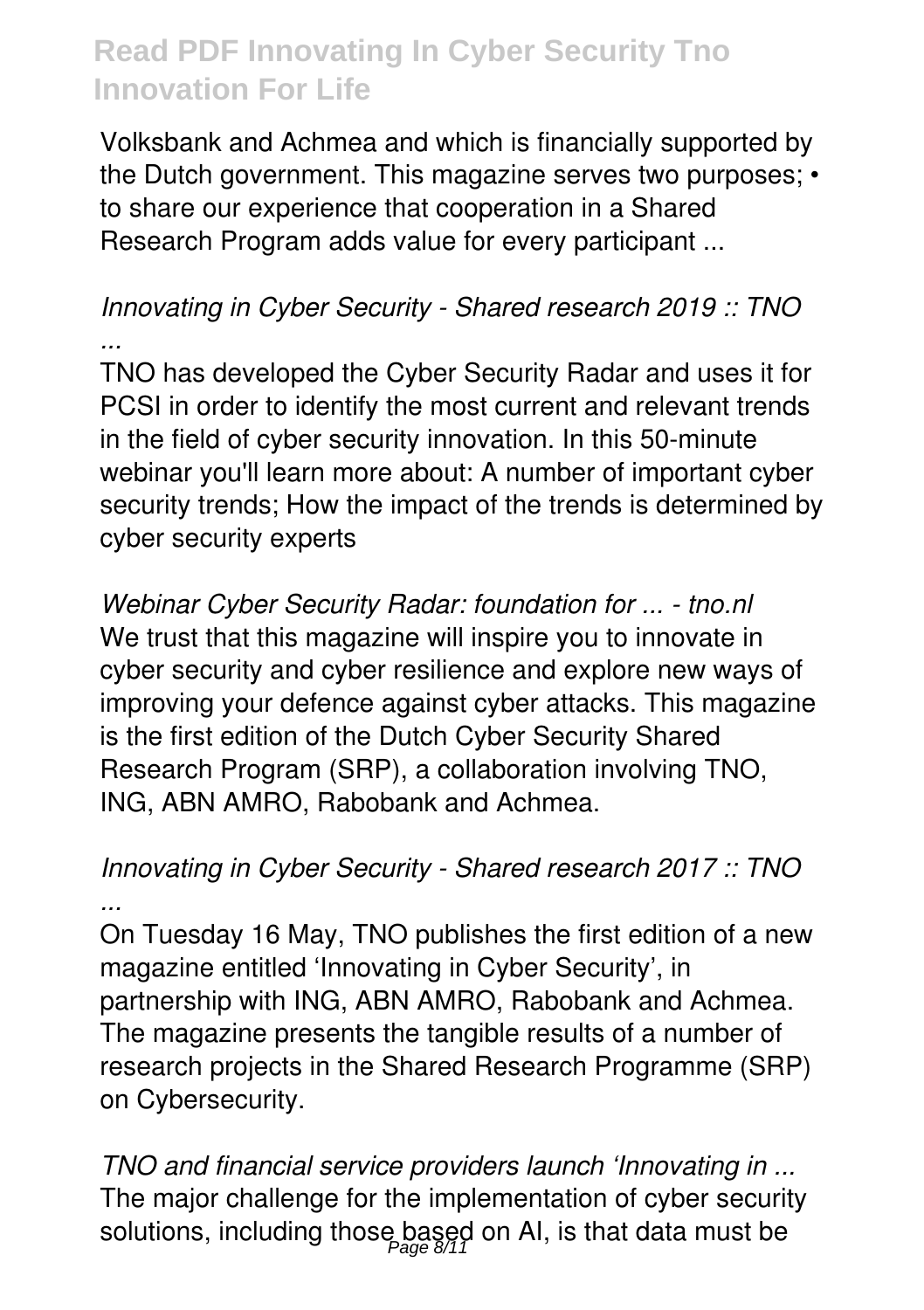exchanged on a large scale and at various levels in order to be able to immediately detect and act on anomalies. An integrated, cross-sectoral approach between the public and private sectors is a prerequisite to achieving automated cybe rsecurity solutions for threat and risk analysis, decisionmaking and responses that will enable us to meet today's challenges.

*Investments in automated security are a prerequisite ... - TNO* A boom in remote working isn't the only force that's helping to shape the future digital security. In fact, three other innovations and trends are playing a part. Those factors are quantum computing, 5G mobile technology and the IT-OT convergence.

*3 Emerging Innovations in Technology that Will Impact ...* TNO connects people and knowledge to create innovations that boost the competitive strength of industry and the wellbeing of society in a sustainable way.

#### *TNO - innovation for life | TNO*

Include full text . Back. Email; Facebook; Twitter

*Quantifying Cyber Security Risks | TNO Publications* Cyber Security Updated For 2020. As technology is advancing rapidly, the IT sector and computer security are becoming more fragil e and prone to risks and threats. Going much beyond their regular activities, the attackers are innovating their approach to steal much complex data and information.

*Advanced Cyber Security Innovations and Updates For 2020 ...*

When you want to make  $\frac{1}{\beta}$  change trust, expertise and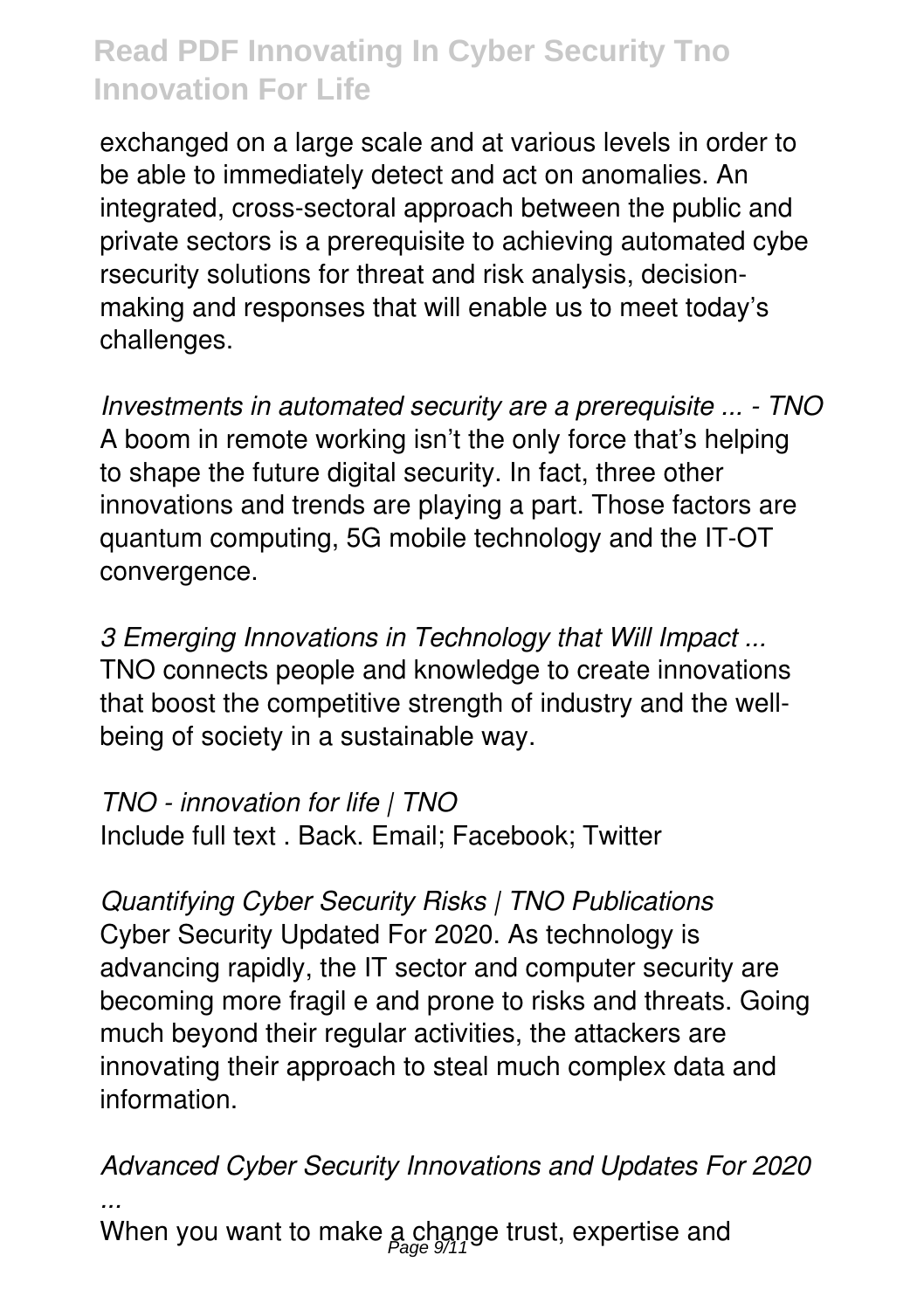innovation is what we believe provides quality result on short term and sustainable advise on long term. – You get the improvement today – An innovative long term strategy and vision to support your business.

### *Cyber Security Innovation – Cyber Security & Risk Management*

Innovating In Cyber Security Tno Innovation For Life Eventually, you will unconditionally discover a additional experience and achievement by spending more cash. nevertheless when? do you say yes that you require to acquire those every needs

*Innovating In Cyber Security Tno Innovation For Life* In book: Innovating in Cyber Security, Publisher: TNO, pp.20-26. Cite this publication. ... This triggered the need for more attention for (cyber) security risk management, a process that is now ...

*(PDF) Quantifying Cyber security Risks - ResearchGate* Wireless communication networks are becoming increasingly vulnerable to intrusion and cyber attacks due to the lack of a physical association between transmitter and receiver. Current security methods, such as cryptography, fail to directly address all the vulnerabilities of the wireless environment.

*Top 10 Cybersecurity Innovations 2018 | IN-PART Blogs* innovating in cyber security tno innovation for life that we will completely offer. It is not more or less the costs. It's more or less what you craving currently. This innovating in cyber security tno innovation for life, as one of the most lively sellers here will utterly be along with the best options to review. Page 1/3